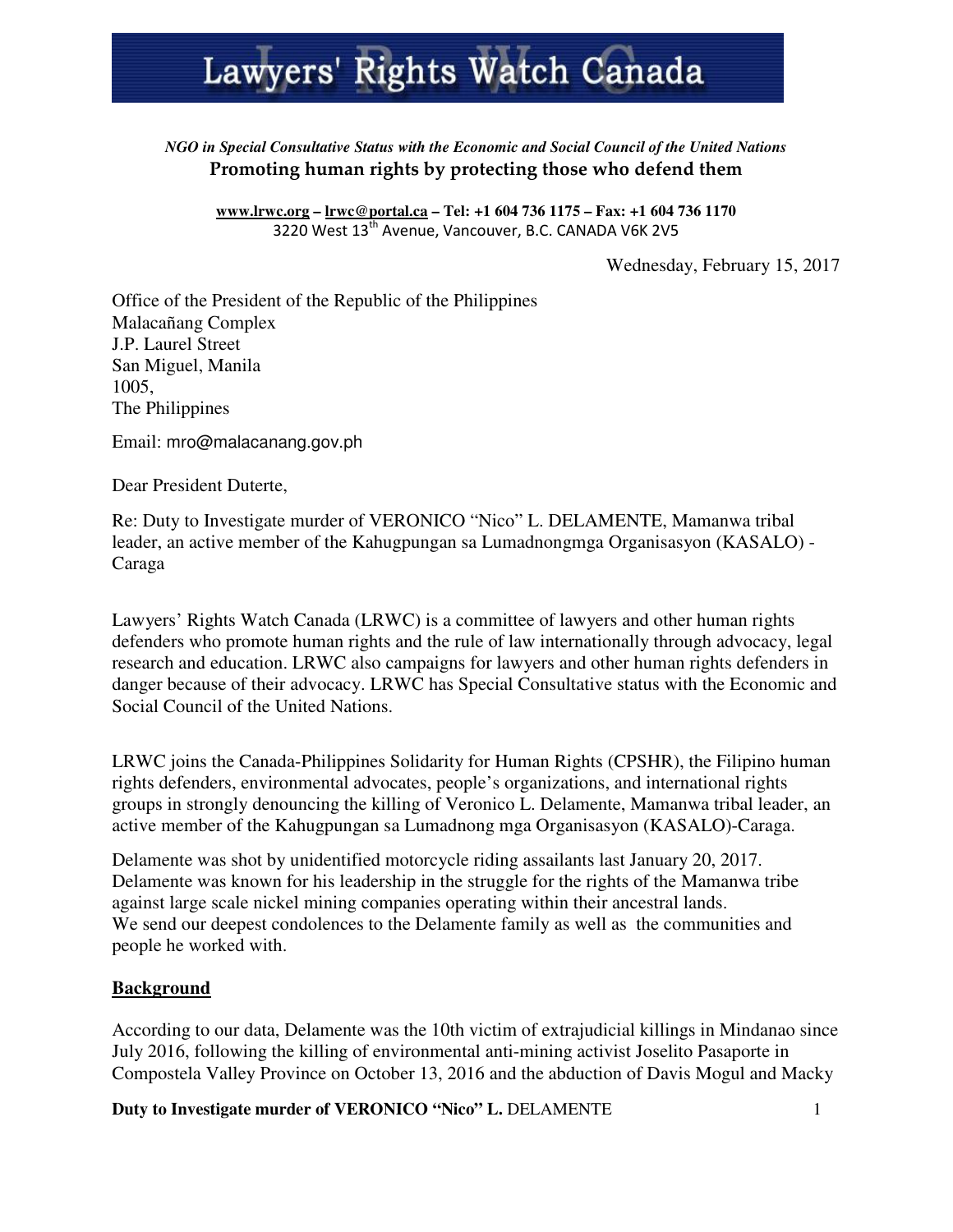Mogul, both environmental activists in Palimbang, Sultan Kudarat in early December 2016.

The killing occurs as the third round of peace talks between the Government of the Philippines and the National Democratic Front of the Philippines (NDFP) progresses in Rome, Italy. We call on the Government of the Republic of the Philippines to strictly abide by previously signed agreements in the peace talks especially now that the supplemental guidelines to the Joint Monitoring Committee of the Comprehensive Agreement on Respect for Human Rights and International Humanitarian Law (CARHRIHL) was signed on the third day of their third round of talks with the NDFP. This agreement should address the long list of human rights violations already being suffered by Lumad and peasants across Mindanao.

CPSHR has demanded justice for Veronico "Nico" Delamente and other victims of extrajudicial killings.

LRWC notes that none perpetrator(s) of the above noted extra-judicial killings have been identified through prosecutions.

#### **Philippines' International Law Obligations**<sup>1</sup>

 $\overline{a}$ 

The Philippines must comply with its obligations under international human rights law. The murder of Veronico L. Delamente, triggered the Philippines' international legal obligations to ensure timely, independent and effective investigations, followed by prosecutions and trials of the suspects identified and punishment of perpetrators in accordance with law. As a member of the United Nations (UN), the Philippines has agreed to respect the rights to life guaranteed by the Universal Declaration of Human Rights (UDHR). As a party to the International Covenant on Civil and Political Rights (ICCPR) the Philippines has accepted the twin legal obligations to protect and ensure the right to life of all persons within its territory and to take effective measures to prevent, punish and remedy violations.

The ICCPR imposes on the Philippines and other State Parties, the duty to investigate violations of the right to life as an integral part of the duty to protect the right to life guaranteed by Article 6.1. The duty to conduct effective investigations that result in the identification and punishment of those responsible for violations is a necessary part of the State duty to protect the right to life. Failure to uphold this duty might require a State to appoint an independent inquiry of investigation.

These twin duties of protection and effective remedy are affirmed by the UN Declaration on the Right and Responsibility of Individuals, Groups and Organs of Society to Promote and Protect Universally Recognized Human Rights and Fundamental Freedoms (Declaration on Human Rights Defenders)<sup>2</sup>, the Basic Principles on the Role of Lawyers (Basic Principles)<sup>3</sup>, and the Principles on the Effective Prevention and Investigation of Extra-Legal, Arbitrary and Summary

 $1$  The references in this section are taken from various LRWC publications on the Duty to Investigate that can be accessed here http://www.lrwc.org/library/know-your-rights-index/duty-to-investigate-and-remedy/

**Duty to Investigate murder of VERONICO "Nico" L. DELAMENTE** 2 <sup>2</sup>Declaration on the Right and Responsibility of Individuals, Groups and Organs of Society to Promote and Protect Universally Recognized Human Rights and Fundamental Freedoms. Adopted at the 85th plenary meeting 9 December 1998 and adopted by the U.N. General Assembly 8 March 1999 A/RES/53/144. Article 9.5 specifically requires States to "conduct a prompt and impartial investigation or ensure that an inquiry takes place whenever there is reasonable ground to believe that a violation of human rights and fundamental freedoms has occurred <sup>3</sup>Adopted by the 8th United Nations Congress on the Prevention of Crime and the Treatment of Offenders, Havana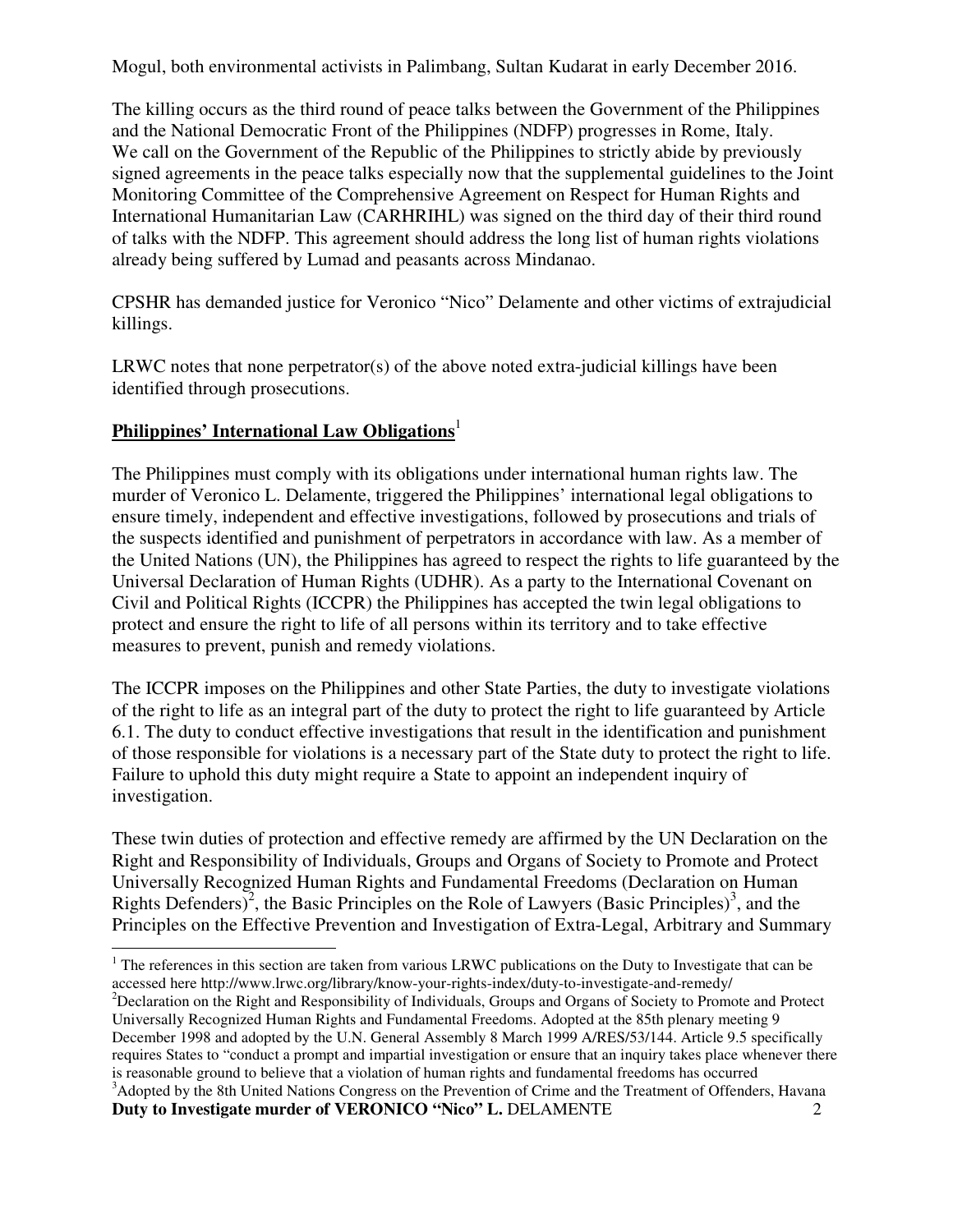### Executions.<sup>4</sup>

 $\overline{a}$ 

The UN Human Rights Committee (HR Committee) has affirmed that the ICCPR Article 2.1 creates binding obligations on States to exercise due diligence to prevent, punish, investigate and redress violations of protected rights committed by State and/or private actors. Failure to take such measures can constitute violations by the State itself of the ICCPR. The HR Committee stated in General Comment 31:

There may be circumstances in which a failure to ensure Covenant rights as required by Article 2 would give rise to violations by States Parties of those rights, as a result of States Parties' permitting or failing to take appropriate measures or to exercise due diligence to prevent, punish, investigate or redress the harm caused by such acts by private persons or entities.<sup>5</sup>

The HR Committee has noted that impunity may be "an important contributing element in the recurrence of . . . violations," and has emphasized that the State obligation to provide an effective remedy pursuant to Article 2(3) of the ICCPR may in appropriate cases require guarantees of non-repetition and changes in relevant laws and practices.<sup>6</sup> The UN has developed detailed standards for investigation of unlawful killing, including the:

· UN Principles on the Effective Prevention and Investigation of Extra-Legal, Arbitrary and Summary Executions (UN Investigation Principles);<sup>7</sup> and

· UN Manual on the Effective Prevention and Investigation of Extra-Legal, Arbitrary and Summary Executions (Minnesota Protocol).<sup>8</sup>

The UN Investigation Principles, adopted by UN ECOSOC and welcomed by the UN General Assembly in 1989, reflect a global consensus on the standards for investigations that include:

· thorough, prompt, and impartial investigation of all suspected cases of extra-legal, arbitrary, and summary executions;

· an independent commission of inquiry for those cases in which the established investigative procedures are ineffective because of lack of expertise or impartiality, and for cases in which there are complaints from the family of the victim about these inadequacies or other substantial reasons;

· protection from violence or intimidation for complainants, witnesses, families, and investigators;

http://www.ohchr.org/EN/ProfessionalInterest/Pages/ArbitraryAndSummaryExecutions.aspx.

http://www.ohchr.org/Documents/Issues/Executions/UNManual2015/A.HRC.32.39.Add.4.docx.

<sup>4</sup> 27 August to 7 September 1990. U.N. Doc. A/CONF. 144/28/Rev. 1 at 188. (1990).

<sup>&</sup>lt;sup>5</sup> HR Committee, General Comment No. 31 on Article 2 of the Covenant: The Nature of the General Legal Obligation Imposed on States Parties to the Covenant, UN Doc. CCPR/C/74/CRP.4/Rev.6, 21 April 2004, para. 8 <sup>6</sup> Ibid, paras 16, 18, available at: http://www.refworld.org/docid/478b26ae2.html.

<sup>7</sup>Recommended by Economic and Social Council resolution 1989/65 of 24 May 1989, welcomed by the General Assembly in Resolution A/RES/44/159, 15 December 1989, see

<sup>&</sup>lt;sup>8</sup> UN Department of Political Affairs, UN Manual on the Effective Prevention and Investigation of ExtraLegal, Arbitrary and Summary Executions, U.N. DOC. E/ST/CSDHA/.12 (1991) (Minnesota Protocol). A revision of the Minnesota Protocol is currently underway in consultation with States, academia, civil society, and other interested parties. See UN Office of the High Commissioner for Human Rights, Revision of the Minnesota Protocol at:http://www.ohchr.org/EN/Issues/Executions/Pages/RevisionoftheUNManualPreventionExtraLegalArbitrary.aspx. See the draft revision at: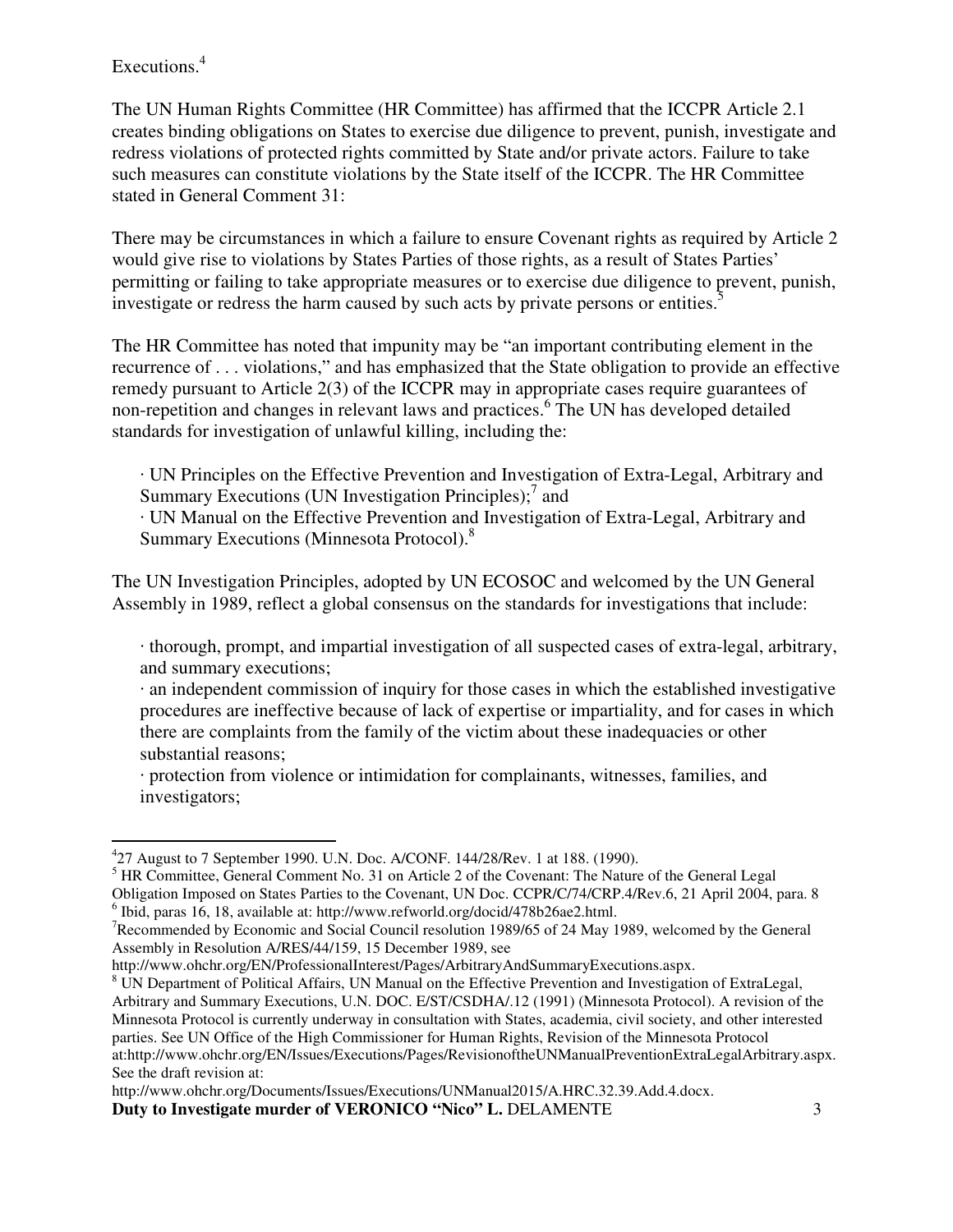· removal from power or control over complainants, witnesses, families or investigators of anyone potentially implicated in extra-legal, summary or arbitrary executions;

· access by families and their legal representatives to any hearing and to all relevant information, and the right to present other evidence;

· a detailed written report on the methods and findings of the investigation, made public within a reasonable time;

· government action to bring to justice persons identified by the investigation as having taken part in extra-legal, arbitrary and summary executions, through prosecutions and trials;

· responsibility of superiors, officers or other public officials for acts committed under their authority if they had a reasonable opportunity to prevent such acts; and

· fair and effective compensation for the families and dependents of victims of extra-legal, arbitrary and summary executions within a reasonable period of time

### **Minnesota Protocol**

The Minnesota Protocol confirms that the purpose of an inquiry or investigation, as set out Subsection III (B), paragraph 9 is to discover the truth about the events leading to the suspicious death of a victim. To fulfil that purpose, those conducting the inquiry shall, at a minimum, seek to:

(a) identify the victim;

 (b) recover and preserve evidentiary material related to the death to aid in any potential prosecution of those responsible;

(c) identify possible witnesses and obtain statements from them concerning the death;

(d) determine the cause, manner, location and time of death, as well as any pattern or practice that may have brought about the death;

(e) distinguish between natural death, accidental death, suicide and homicide;

(f) identify and apprehend the person(s) involved in the death;

(g) bring the suspected perpetrator(s) before a competent court established by law

# **Independent Commissions of Inquiry**

The UN Investigation Principles require an independent commission of inquiry in cases where established investigative procedures are ineffective because of lack of expertise or impartiality, and in cases where there are complaints from the family of the victim about these inadequacies or other substantial reasons. The Minnesota Protocol provides additional guidance, "[i]n cases where government involvement is suspected, an objective and impartial investigation may not be possible unless a special commission of inquiry is established. A commission of inquiry may also be necessary where the expertise of the investigators is called into question."<sup>9</sup>

# **Conclusion**

The Philippines is obliged by its domestic and international law obligations to ensure investigation of the unlawful killing of Veronico L. Delamente, that results in determinations of the causes and particulars of his death, identification of the suspected perpetrators and the prosecution, trial and imposition of the punishment(s) required by law on those convicted of involvement. The investigations to date of the death of Veronico L. Delamente, have been plagued by lack of public confidence and by demonstrations of incompetence. As a result of this

 <sup>9</sup> Ibid, Section D. Commissions of Inquiry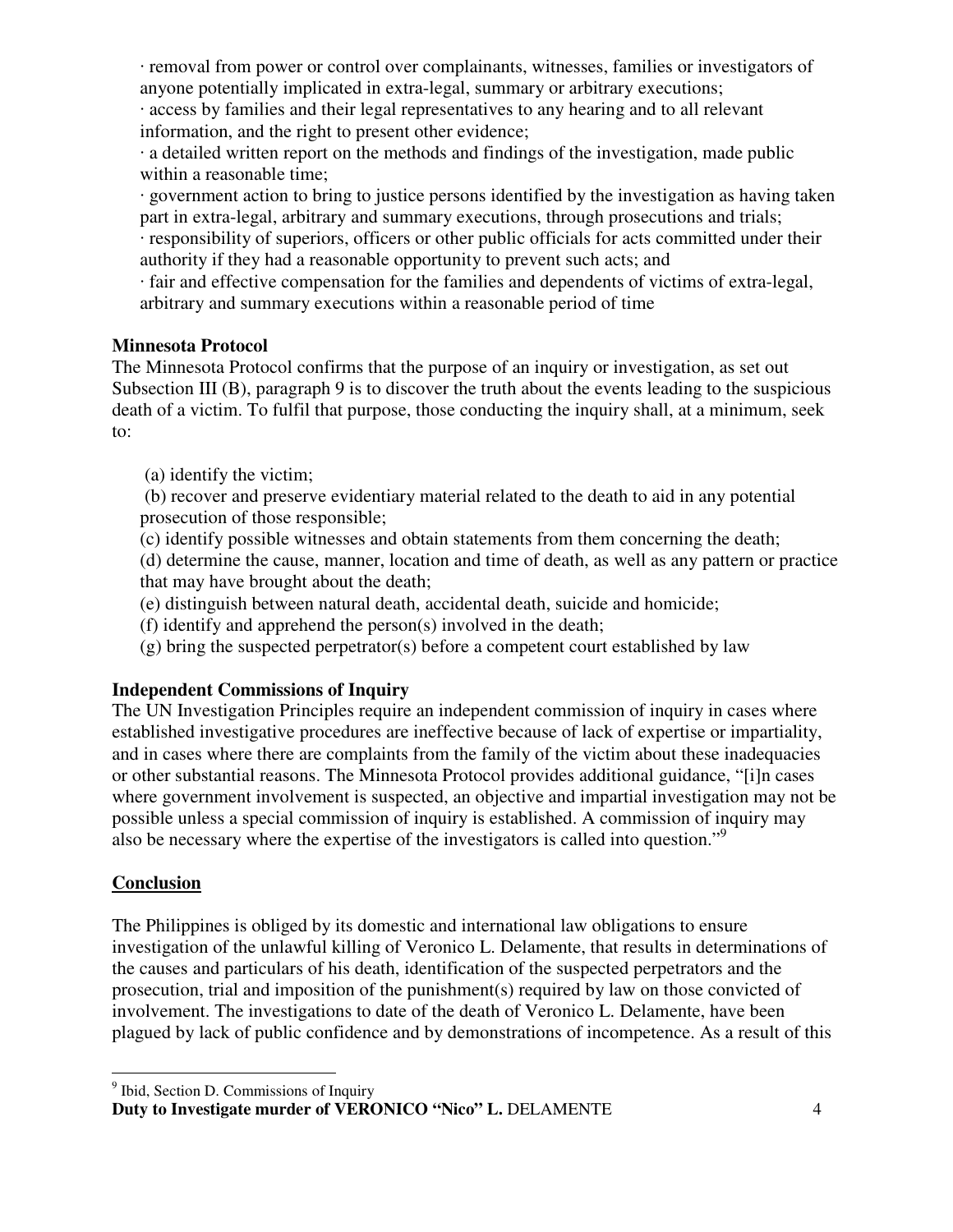inadequate investigation, the Philippines has a duty to appoint an independent commission of inquiry that complies with the international standards established by the UN Investigation Principles. Where the State is unable to appoint or ensure the operation of a Commission of Inquiry that is domestically and internationally trusted, the duty to investigate is neither abrogated nor abridged. In such a situation, it may be necessary for the Philippines to seek the assistance of the UN. Through investigations, prosecutions, trials and punishment, the Government of Philippines must ensure that justice is served for Veronico L. Delamente.

## **Recommendations**

LWRC calls on the Government of Philippines to ensure:

- 1. Thorough, competent, impartial and effective investigations of the murder of Veronico L. Delamente;
- 2. Prosecutions and trials of the suspected perpetrators identified by the investigations;
- 3. Creation, in cooperation with the Human Rights Commission of Philippines, Bar Associations and civil society, of a 'First Response Service' resourced to provide immediate protection to lawyers and other human rights defenders who may be in danger;
- 4. Compliance with all relevant provisions of the UDHR, ICCPR, Declaration on Human Rights Defenders, Basic Principles, UN Investigation Principles and the Minnesota Protocol.

Please advise LRWC of the actions that the Government of Philippines is taking to remedy the murder of Veronico L. Delamente. LRWC awaits your response.

Sincerely,

Gail Davidson, Executive Director, LRWC

and



Benjamin Levine, Case Monitor for Philippines LRWC

Transmitted via electronic mail to the following:

H.E. Rodrigo Duterte President of the Republic, Malacañang Palace, JP Laurel St., San Miguel, Manila Philippines Voice: (+632) 564 1451 to 80 | Fax: (+632) 742-1641 / 929-3968 E-mail: op@president.gov.ph or send message through http://president.gov.ph/contact-us/